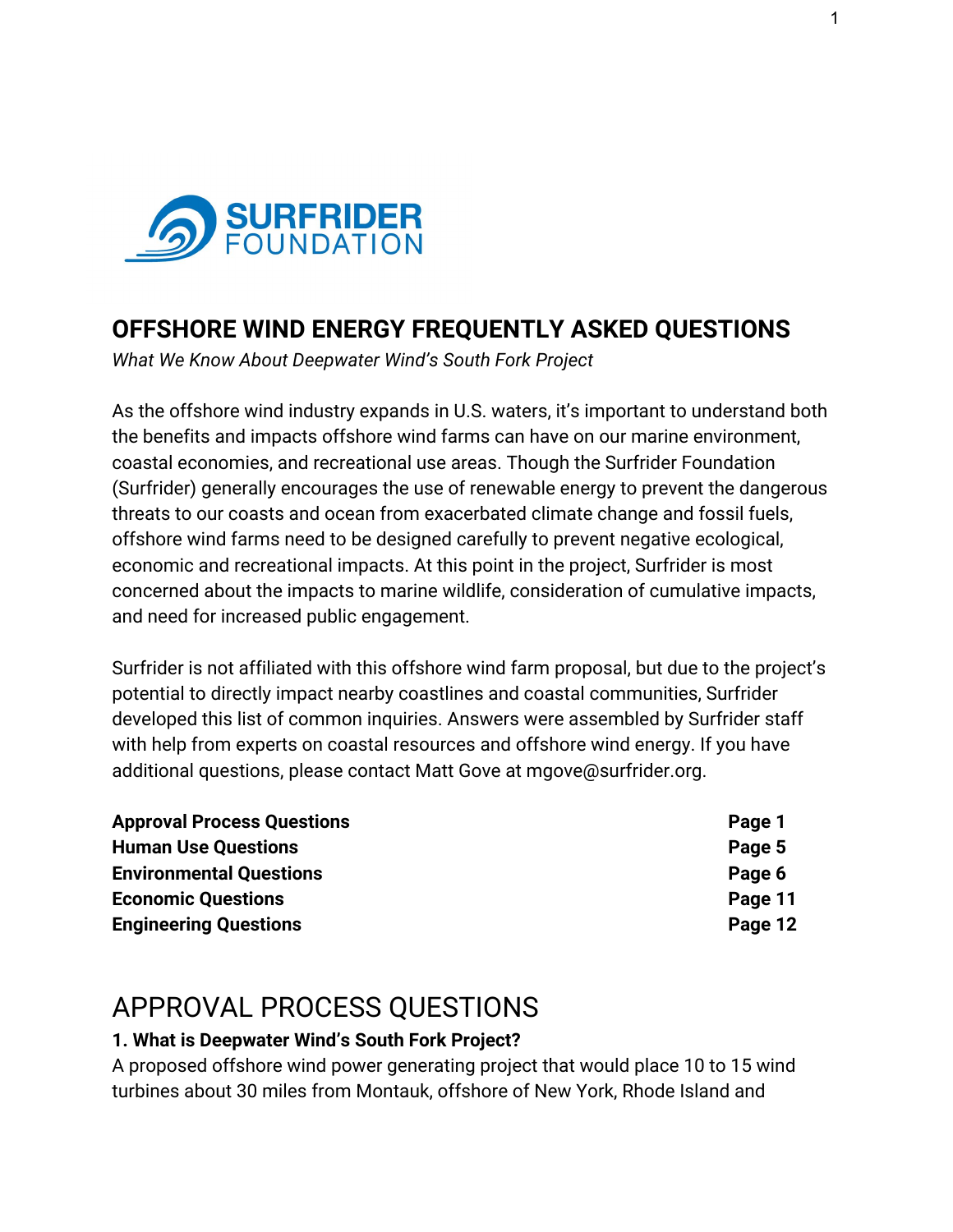Massachusetts.<sup>1</sup> Depending on the final turbines chosen for the project, each turbine would generate 8 to 10 MW (megawatts), and stand about 700 to 800 feet above the waterline. The project intends to power 50,000 typical homes, which will help New York State achieve its goal of 50% renewable energy by 2030. "South Fork Wind Farm" is the official name of the project, and "Deepwater Wind" is the name of the private company proposing the project. Deepwater Wind plans to connect the project to land in the East Hampton area, to add up to 90 MW of power to Long Island's electricity grid. Deepwater Wind is planning to begin a two year construction process in 2020 if approved.The rights to propose development of wind power generating projects in the area were purchased in 2013 from the federal government. The project would be designed to operate for 25 years.<sup>2</sup>

#### **2. What is Surfrider's role in these proposed offshore wind projects?**

Surfrider is not affiliated with the development of offshore wind projects, yet consistent with Surfrider's mission to protect and enjoy ocean, waves and beaches, Surfrider's role is to ensure that coastal and ocean ecosystems and sustainable human uses are protected. We have an [official policy](https://www.surfrider.org/pages/policy-on-renewable-ocean-energy) about renewable ocean energy development that lays out what Surfrider wants to see in a proposed project. Surfrider is not looking at these projects in a vacuum, but weighing the impacts from offshore wind development with the impacts from climate change. As these projects move forward, Surfrider will provide facts, facilitate dialogue between stakeholders, government agencies, and project developers, and provide public comment on relevant documents to ensure that projects are designed and implemented in a way that protect coastal resources, marine life, and recreation opportunities.

#### **3. What agencies and governments must approve an offshore wind project?**

Offshore wind projects generally require the approval of federal, state, and local government agencies and bodies. Federal government agencies have authority past three miles from shore, but power cables will need to cross state lands and waters, requiring state approval. States also have some authority beyond three miles offshore through the Coastal Zone Management Act, which could allow them to stop wind projects.<sup>3</sup> Local permits may also be required when power cables come ashore. The [Bureau of Ocean Energy Management](https://www.boem.gov/renewable-energy/) is the lead federal authority for renewable energy

<sup>1</sup> Deepwater Wind. Nd. Glad you asked. *Available at*:

dwwind.com/wp-content/uploads/2018/01/2018-January-SFWF-FAQs.pdf

<sup>&</sup>lt;sup>2</sup> BOEM. 2013. Commercial Lease of Submerged Land For Renewable Energy Development On the Outer Continental Shelf. OCS-A 0486. *Available at*:

www.boem.gov/Renewable-Energy-Program/State-Activities/RI/Executed-Lease-OCS-A-0486.aspx <sup>3</sup> NOAA. 2018. Coastal Zone Management Act. NOAA Office for Coastal Management. *Available at*: coast.noaa.gov/czm/act/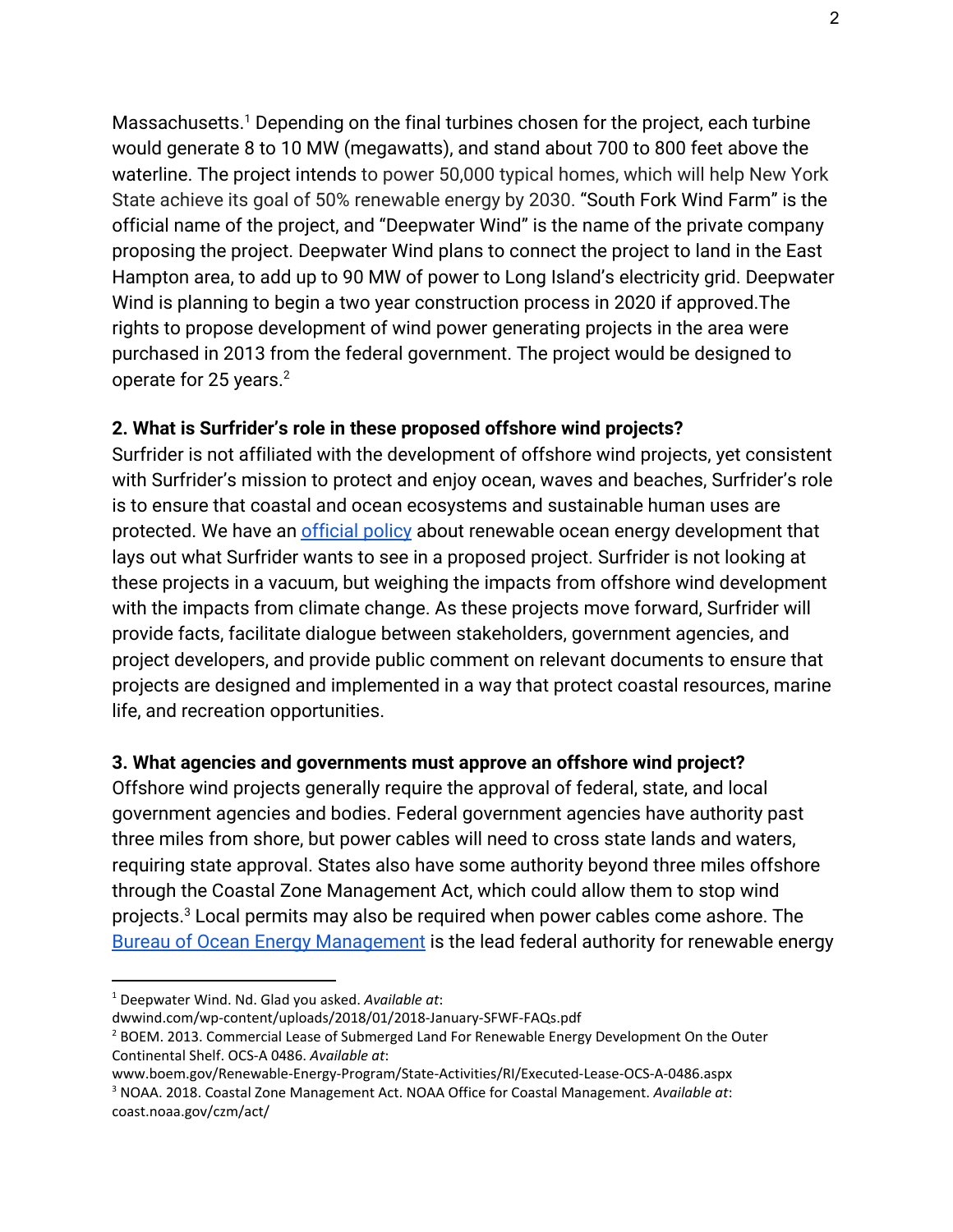on the Outer Continental Shelf, and the [Army Corps of Engineers](https://www.usace.army.mil/Missions/Sustainability/Expertise-in-Sustainability/Wind-Energy/) is the lead federal agency concerning project siting in the Great Lakes. Other federal agencies weigh in with scientific information and other information like [National Oceanic and Atmospheric](http://www.energy.noaa.gov/renewable-energy/) [Administration](http://www.energy.noaa.gov/renewable-energy/) (NOAA), [U.S. Department of Defense](https://www.acq.osd.mil/dodsc/) (DOD), [U.S. Department of Energy](https://www.energy.gov/eere/wind/offshore-wind-research-and-development) (DOE), [U.S. Coast Guard,](https://www.dcms.uscg.mil/Our-Organization/Assistant-Commandant-for-Engineering-Logistics-CG-4-/Program-Offices/Energy-Management/) and [U.S. Fish and Wildlife Service](https://www.fws.gov/ecological-services/energy-development/energy.html) (USFWS).<sup>4</sup>

#### **4. How can the public be involved?**

BOEM has a few different public engagement opportunities throughout its offshore wind permit process. Generally, the public can comment when BOEM designates an official Wind Energy Area offshore. A second chance occurs when BOEM leases that area to energy companies. A third and fourth chance is when a company submits a "Site Assessment Plan", and then finally, a "Construction and Operation Plan".<sup>5, 6</sup> Contact Matt Gove, Surfrider's Mid Atlantic Policy Manager, for more information about engaging in the public process for this and other offshore wind projects in the Mid Atlantic Region: [mgove@surfrider.org.](mailto:mgove@surfrider.org)

#### **5. Why now and why New York?**

Offshore wind energy development has been successful in Europe for decades, and has been increasingly discussed as a solution to carbon pollution in the US. $<sup>7</sup>$  The negative</sup> effects and increasing threats of climate change are pushing states to reduce their reliance on fossil fuels, and invest in renewable power. In response to a need for new energy production in Eastern Long Island, the Long Island Power Authority (LIPA) issued a request for proposals (RFP) to create an additional power supply in Eastern Long Island.<sup>8</sup> The South Fork Wind Farm Project was chosen in response to this competitive RFP. The US East coast is an economically attractive location for offshore wind energy due to the high winds offshore and large populations that live near the coast.<sup>9</sup> This wind

www.boem.gov/Commercial-Leasing-Process-Fact-Sheet/

<sup>4</sup> Federal Register. Renewable Energy Program Regulations (30 CFR 585). *Available at*: www.boem.gov/uploadedFiles/30\_CFR\_585.pdf

<sup>&</sup>lt;sup>5</sup> BOEM. 2016. A citizen's guide to the Bureau of Ocean Energy Management's Renewable Energy Authorization Process. *Available at*: www.boem.gov/KW-CG-Broch/

<sup>6</sup> BOEM. Fact Sheet: Wind energy commercial leasing process. *Available at*:

<sup>&</sup>lt;sup>7</sup> Gilman, P., Maurer, B., Feinberg, L., Duerr, A., Peterson, L., Musial, W., Beiter, P., Golladay, J., Stromberg, J., Johnson, I., Boren, D. & Moore, A. 2016. National offshore wind strategy: Facilitating the development of the offshore wind industry in the United States. US Department of the Interior & Department of Energy. *Available at*: www.boem.gov/National-Offshore-Wind-Strategy

<sup>8</sup> PSEG Long Island LLC. 2015. Request for Proposals South Fork Resources (2015 SF RFP). *Available at:* www.psegliny.com/aboutpseglongisland/proposalsandbids/2015southforkrfp

<sup>&</sup>lt;sup>9</sup> Gilman, P. et al. 2016. National offshore wind strategy: Facilitating the development of the offshore wind industry in the United States. US Department of the Interior & Department of Energy. *Available at*: www.boem.gov/National-Offshore-Wind-Strategy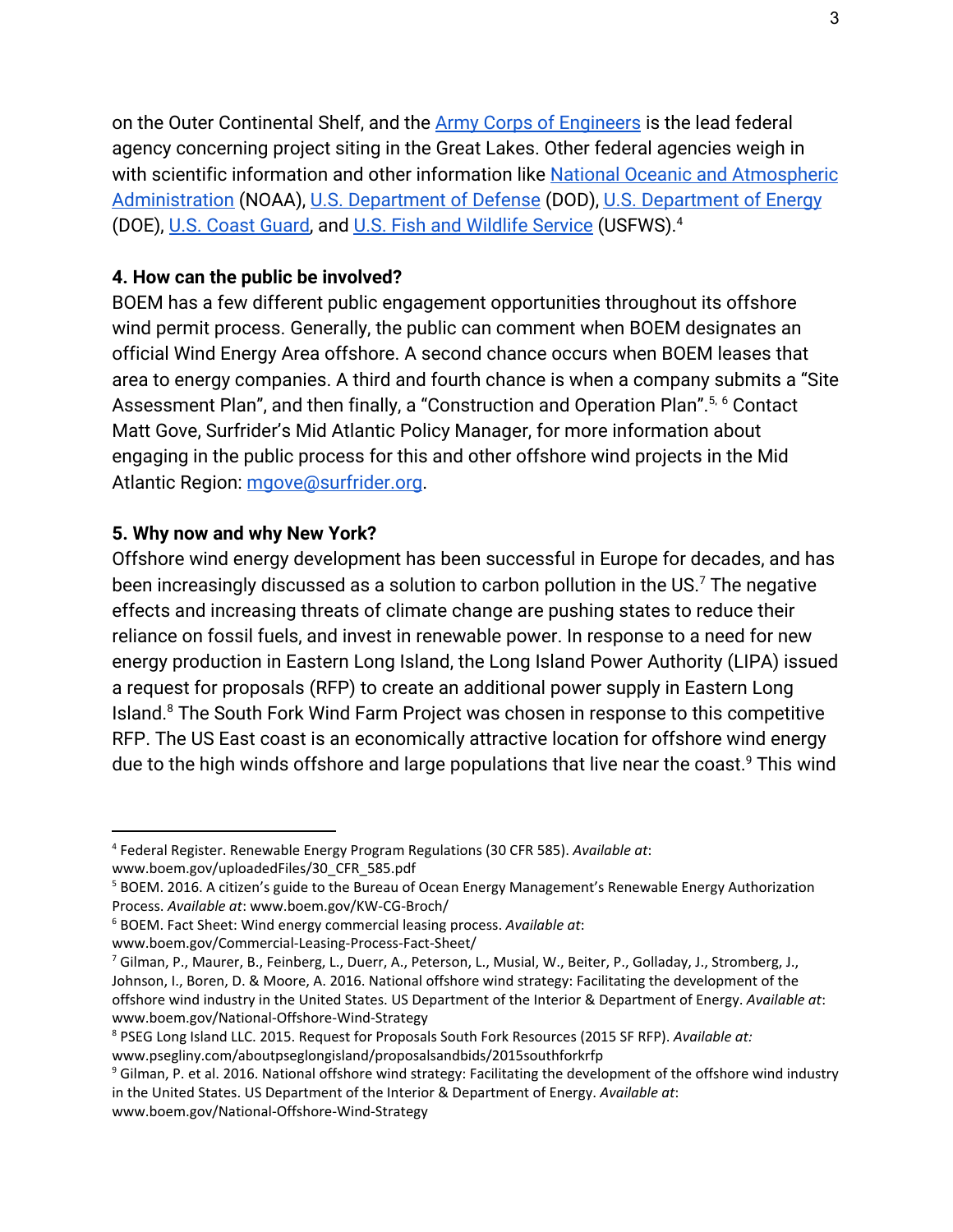energy project would help New York reach its goal of having 50% of the state's electricity sourced from renewable energy by 2030.<sup>10</sup>

#### **6. Why don't we just put the turbines on land?**

The main benefits to placing turbines offshore instead of on land include access to higher wind speeds and more open space. Higher and more consistent wind speeds are available offshore, which means offshore production can generate greater amounts of electricity per turbine.<sup>11</sup> Onshore and offshore turbines require a lot of open space, which can be difficult to find in densely populated coastal areas. Additionally, setback rules between private property and wind turbines make finding sufficient space for wind farms on land even more difficult, as many people do not want wind turbines close to where they live.<sup>12</sup>

#### **7. What kind of scientific studies are being done to record data about the ecosystem before and after installation of these turbines?**

Deepwater Wind must gather baseline environmental data in the proposed development area (as required by the National Environmental Policy Act and other regulations). The Bureau of Ocean Energy Management (BOEM) is also continually funding research on the effects of wind turbines on their surrounding ecosystems. For example, BOEM is researching a whole host of topics in regards to offshore wind, including the effects of electromagnetic fields on elasmobranchs (sharks, rays, skates); effects of supporting infrastructure on wildlife like birds, bats, and fish, as well as cultural and archaeological resources; and behavioral effects of sound sources on marine mammals and other protected species.<sup>13</sup> For the Block Island Wind farm, Deepwater Wind collected scientific information two years prior to the construction of the turbines, two years during construction, and two years following construction to record environmental effects.<sup>14</sup>

<sup>10</sup> New York State Gov. 2016. 2015 New York State Energy Plan. *Available at:* https://energyplan.ny.gov/Plans/2015.aspx

<sup>&</sup>lt;sup>11</sup> Kaldellis, J.K. & Kapsali, M. 2013. Shifting towards offshore wind energy- Recent activity and future development. *Energy Policy*: Vol. 53, Pp. 136-148. *Available at*:

www.sealab.gr/download/attachments/15565224/Shifting+towards+offshore+wind+energy--Recent+activity+and +future+development.pdf?version=1&modificationDate=1397224788000

<sup>&</sup>lt;sup>12</sup> WOSU editor. 2017. Citizens debate rules on distance between wind farms and their property. WOSU Public Media, The Ohio State University. *Available at:*

radio.wosu.org/post/citizens-debate-rules-distance-between-wind-farms-and-their-property#stream/0 <sup>13</sup> BOEM. 2018. Renewable energy research. *Available at:*

www.boem.gov/Renewable-Energy-Environmental-Studies/

<sup>&</sup>lt;sup>14</sup> Tetra Tech. 2016. Site Assessment Plan: Deepwater Wind North Lease OCS-A 0486. Deepwater Wind New England LLC. *Available at:* www.boem.gov/Site-Assessment-Plan-for-OCS-A-0486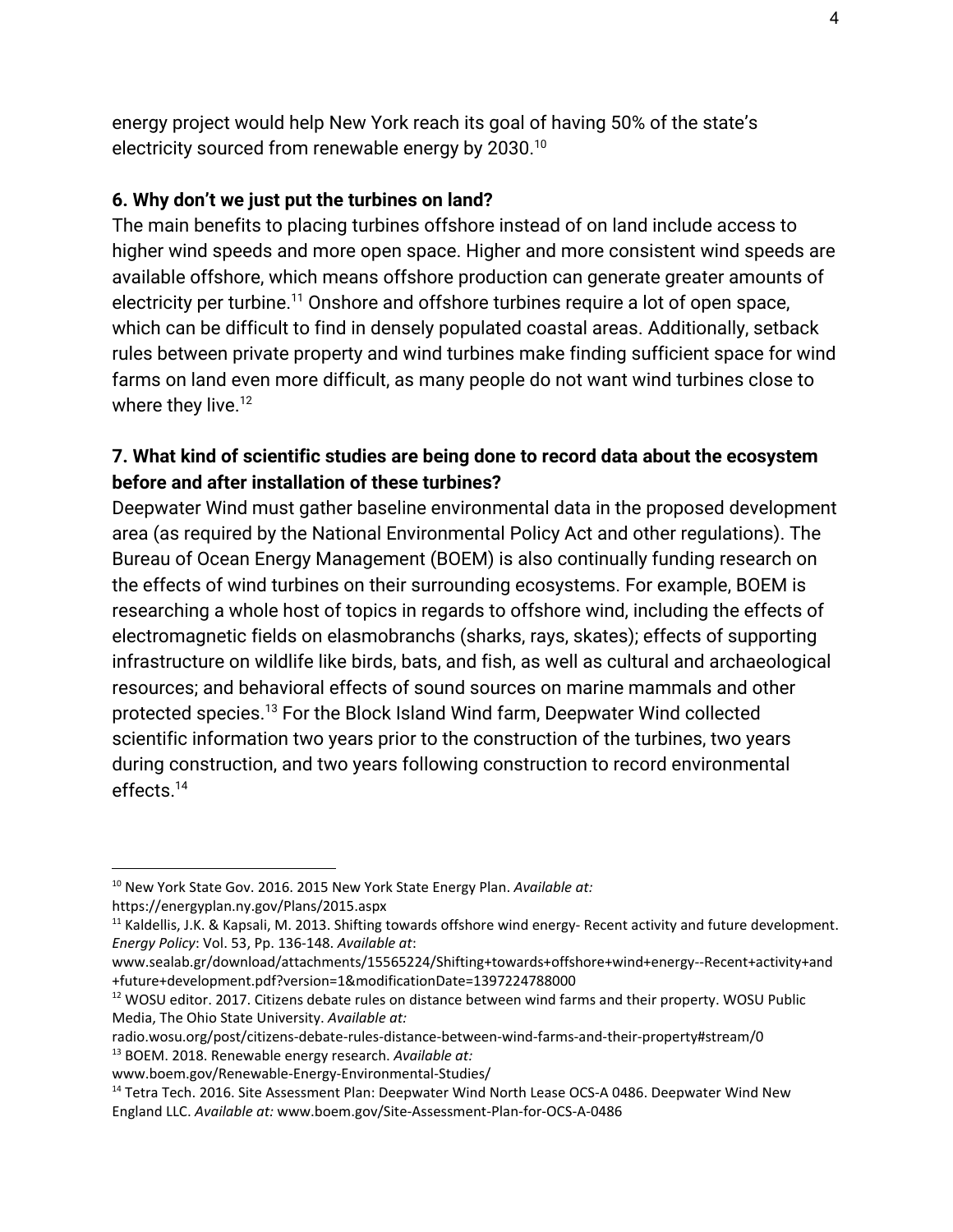#### **8. Are there other companies and leasing areas with proposed wind projects? What will the ocean look like in 20 years in terms of wind power?**

There are quite a few wind projects being proposed and discussed in the Atlantic; however, it is very difficult to predict how many offshore wind turbines will eventually be installed. The demand for offshore wind can change due to technology advances, costs of other energy sources, politics, etc. To date, BOEM has issued commercial leases to 11 offshore wind development companies within 13 leasing areas in the Mid-Atlantic.<sup>15</sup> Leases do not guarantee that those areas will be fully utilized. BOEM is also planning to open up additional areas off of California, Delaware, Hawaii, Maryland, Massachusetts, New Jersey, New York,, North Carolina, Rhode Island, South Carolina and Virginia to offshore wind development.<sup>16</sup>

## HUMAN USE QUESTIONS

### **9. Will fishermen be able to fish between offshore wind turbines?**

Recreational and commercial fishing vessels will be able to fish between the turbines; however, turbines may act as additional hazards for fishing vessels during times of poor visibility and heightened wave energy. To note, during construction safety zones will be in place around each turbine, temporarily restricting access.<sup>17</sup> The United States Coast Guard stated that they will not restrict fishing access around offshore wind turbines and between the turbines.<sup>18</sup> Deepwater Wind's lease also prohibits imposing longterm fishing exclusion zones.<sup>19</sup> Deepwater Wind representatives have stated that turbines will be a significant distance apart (estimated to be ¾ to 1 mile), but the actual details regarding distance between turbines haven't been released as of May, 2018.

### **10. Will I be able to see the turbines from shore?**

<sup>19</sup> US Department of Interior, BOEM. 2013. Commercial lease of submerged lands for renewable energy development of the Outer Continental Shelf: OCS-A 0486. *Available at:*

<sup>15</sup> BOEM. 2018. Lease and Grant Information. *Available at*: www.boem.gov/Lease-and-Grant-Information/ <sup>16</sup> BOEM. 2017. BOEM Fact Sheet: BOEM's Renewable Energy Program. Updated June 2018. *Available at:* www.boem.gov/BOEM-RE-Programs-Fact-Sheet/

<sup>17</sup> Walsh, C. 2017. Fishermen demand answers on wind power plan. *The East Hampton Star*. *Available at:* http://easthamptonstar.com/Government/20171214/Fishermen-Demand-Answers-Wind-Power-Plan

<sup>&</sup>lt;sup>18</sup> BOEM. 2015. Fishermen Workshops: Providing input into BOEM's identification of an offshore wind energy area offshore New York. *Available at:* www.boem.gov/NY-Summary-Fisheries-Outreach-Call-Area/

www.boem.gov/Renewable-Energy-Program/State-Activities/RI/Executed-Lease-OCS-A-0486.aspx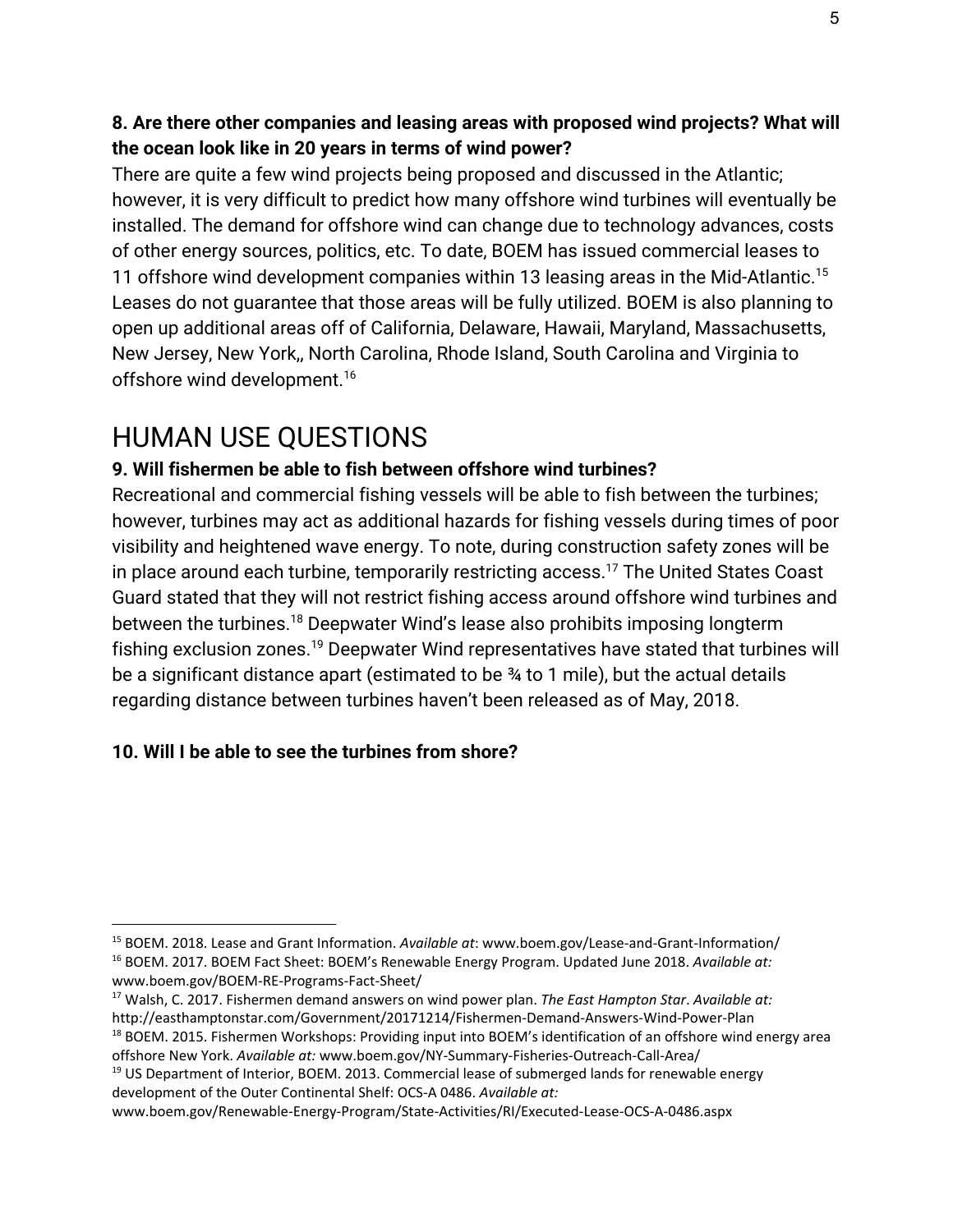Turbines placed more than 20 miles offshore should only be visible on the clearest of days.<sup>20</sup> Since the South Fork Wind Farm will be over 30 miles offshore, it is not likely that the turbines will be visible from the shore.

### **11. Will offshore turbines reduce the swell that arrives on shore?**

More research on this topic is needed. Surfrider could not find any anecdotal or scientific evidence of swell reduction from offshore wind turbine arrays. Turbines at this farm will be placed rather far apart, about one mile, so impacts to surfing waves are not expected. One study found that a very large array of turbines (78 thousand turbines) could reduce wind speeds, but that should not affect long-period swell, only wind driven waves.<sup>21</sup> Another study did not find a scientifically significant difference in swell wave structure before and after passing through a turbine array.<sup>22, 23</sup>

# ENVIRONMENTAL IMPACT QUESTIONS

## **12. Will there be impacts to bats and birds?**

Wind turbines on land have had substantial negative impacts to birds and bats. Total U.S estimates for bird mortality from collision with terrestrial wind turbines ranges from 140,000 $^{24}$  to 573,000 $^{25}$  birds per year. However, there is insufficient data on the effect of *offshore* wind turbines on birds and bats, mainly because recording bird and bat mortality offshore is very difficult (carcasses may sink or be eaten before documented by an observer).<sup>26</sup>

<sup>&</sup>lt;sup>20</sup> Sullivan, R.G., Kirchler, L.B., Cothren, J. & Winters, S.L. 2013. Offshore wind turbine visibility and visual impact threshold distances. *Environmental Practice*: Vol. 15, No. 1, Pp. 33-49. *Available at:*

www.cambridge.org/core/journals/environmental-practice/article/research-article-offshore-wind-turbine-visibility -and-visual-impact-threshold-distances/59A51F3CD207849FC7F5BD986F15B2CB

<sup>&</sup>lt;sup>21</sup> Jacobson, M.Z., Archer, C.L. & Kempton, W. 2014. Taming hurricanes with arrays of offshore wind turbines. *Nature Climate Change*: Vol. 4, Pp. 195-200. *Available at*: www.nature.com/articles/nclimate2120.

<sup>&</sup>lt;sup>22</sup> Navitus Bay Development Limited. 2014. Navitus Bay Wind Park Physical Processes Assessment: Environmental Statement. Document 6.1.2.5: Vol. B, Ch. 5, Pp. 78. *Available at*:

infrastructure.planninginspectorate.gov.uk/wp-content/ipc/uploads/projects/EN010024/EN010024-000802-6.1.2. 5%20Volume%20B%20Offshore%20Chapter%205%20Physical%20Processes.pdf

<sup>&</sup>lt;sup>23</sup> ABP Marine Environmental Research Limited. 2014. Navitus Bay Wind Park Physical Processes Assessment: Technical Appendix. Navitus Bay Development Limited, Report R.2015: Vol B. Ch. 5, Pp. 174. *Available at*:

infrastructure.planninginspectorate.gov.uk/wp-content/ipc/uploads/projects/EN010024/EN010024-000843-6.2.2. 5.1%20Volume%20B%20Chapter%205%20Physical%20Processes%20Appendix%205.1.pdf

<sup>&</sup>lt;sup>24</sup> Loss, S., Will, T., Marra, P. 2013. Estimates of bird collision mortality at wind facilities in the contiguous United States. *Biological Conservation*: Vol. 168, Pp. 201–209. *Available at:*

www.fws.gov/migratorybirds/pdf/management/lossetal2013windfacilities.pdf

<sup>&</sup>lt;sup>25</sup> Smallwood, K. 2013. Comparing bird and bat fatality-rate estimates among North American wind-energy projects. *Wildlife Society Bulletin*: Vol. 37, No. 1, Pp. 19-33. *Available at:*

onlinelibrary.wiley.com/doi/abs/10.1002/wsb.260

 $26$  Ibid.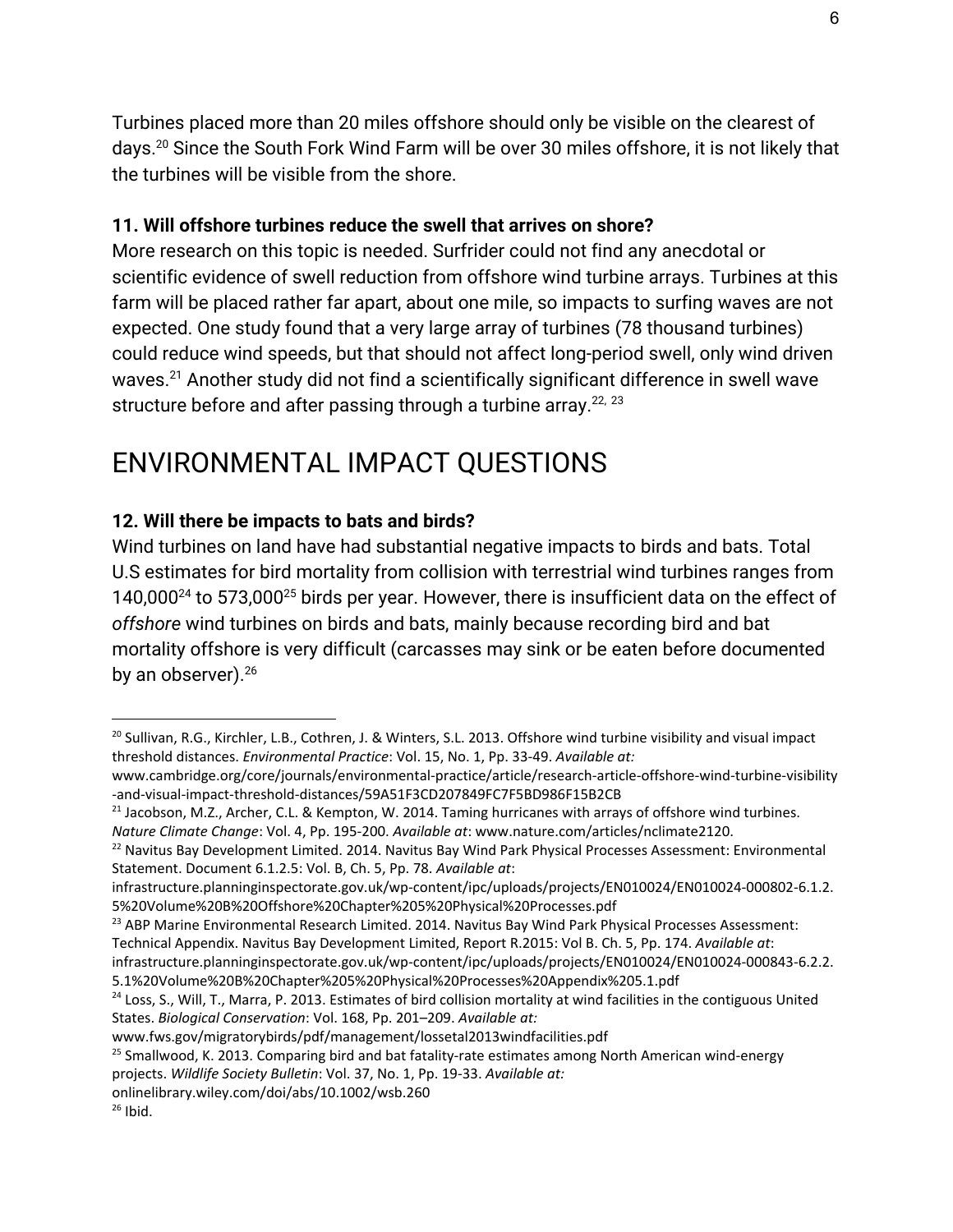Besides possible direct mortality from turbines, birds and bats may also be negatively affected by avoiding or being displaced by wind farms. However, some species of birds are attracted to wind farms, probably for feeding and resting opportunities.<sup>27</sup> For both birds and bats, the location of the turbines is crucial to understanding impacts, especially considering migratory pathways.<sup>28</sup> Lights placed on turbines could increase mortality as some species of both birds and bats are drawn to them. $^{29,~30}$  However, using lights that blink on and off has been shown to mitigate this issue.<sup>31</sup>

When comparing bird mortality to the energy produced per gigawatt hour (GWh), wind farms may be less detrimental than nuclear or fossil fuel power plants. According to one analysis, wind farms kill roughly 0.33 birds per GWh, whereas nuclear and fossil-fueled power stations kill about 0.6 birds per GWh, and 9.4 birds per GWh respectively.<sup>32</sup> For further context, studies have shown that free-ranging domestic cats in the US kill  $1.3-4.0$  billion birds per year.<sup>33</sup>

#### **13. What are the impacts to ocean animals from increased noise?**

Wind farms can increase marine noise levels during surveying, construction, and operation. Noise pollution can negatively impact a wide range of marine animals including mammals, fish, shellfish, and larvae. Depending on the proximity to the noise source and loudness of the sound, responses can range from no reaction, to detection and behavioral changes, to physical injury and permanent hearing loss. Fortunately there are methods to mitigate the impacts from offshore wind noise pollution. European wind farms have used multiple techniques including seasonal and diurnal restrictions

<sup>&</sup>lt;sup>27</sup> Dierschke, V., Furness, R.W. & Garthe, S. 2016. Seabirds and offshore wind farms in European waters: Avoidance and attraction. *Biological Conservation*: Vol. 202, Pp. 59-68. *Available at*:

www.sciencedirect.com/science/article/pii/S0006320716303196

<sup>&</sup>lt;sup>28</sup> Sjollema, A., Gates, J., Hilderbrand, R. & Sherwell, J. 2014. Offshore Activity of Bats Along the Mid-Atlantic Coast. *Northeastern Naturalist*: Vol. 21, No. 2, Pp. 154-163. *Available at*: doi.org/10.1656/045.021.0201

 $29$  Voigt, C., Roeleke, M., Marggraf, L., Petersons, G., & Voigt-heucke, S.L. 2017. Migratory bats respond to artificial green light with positive phototaxis. *PLOS ONE*. *Available at*:

journals.plos.org/plosone/article?id=10.1371/journal.pone.0177748

<sup>&</sup>lt;sup>30</sup> Manville, A. M. 2000. The ABCs of avoiding bird collisions at communication towers: the next steps. Proceedings of the Avian Interactions Workshop, December 2, 1999, Charleston, SC. Electric Power Research Institute (in press). *Available at:* nctc.fws.gov/resources/knowledge-resources/bird-publications/tower-collisions.html

<sup>&</sup>lt;sup>31</sup> Gehring, J., Kerlinger, P., & Manville, A.M. 2009. Communication towers, lights, and birds: Successful methods of reducing the frequency of avian collisions. *Ecological Applications*: Vol. 19, No.2, Pp. 505-514. *Available at*: www.opc.ca.gov/webmaster/\_media\_library/2016/01/Gehring-et-al-2009-Communication-Towers-Lights-and-Bird

s.pdf <sup>32</sup> Sovacool, B.K. 2012. The avian and wildlife costs of fossil fuels and nuclear power. *Journal of Integrative*

*Environmental Sciences:* Vol. 9, No. 4, Pp. 255-278; Vermont Law School Research Paper No. 04-13. *Available at:* ssrn.com/abstract=2198024

<sup>33</sup> Loss, S., Will, T., & Marra, P.P. 2013. The impact of free-ranging domestic cats on wildlife of the United States. *Nature Communications*: Vol. 4, No. 1396. *Available at*: www.nature.com/articles/ncomms2380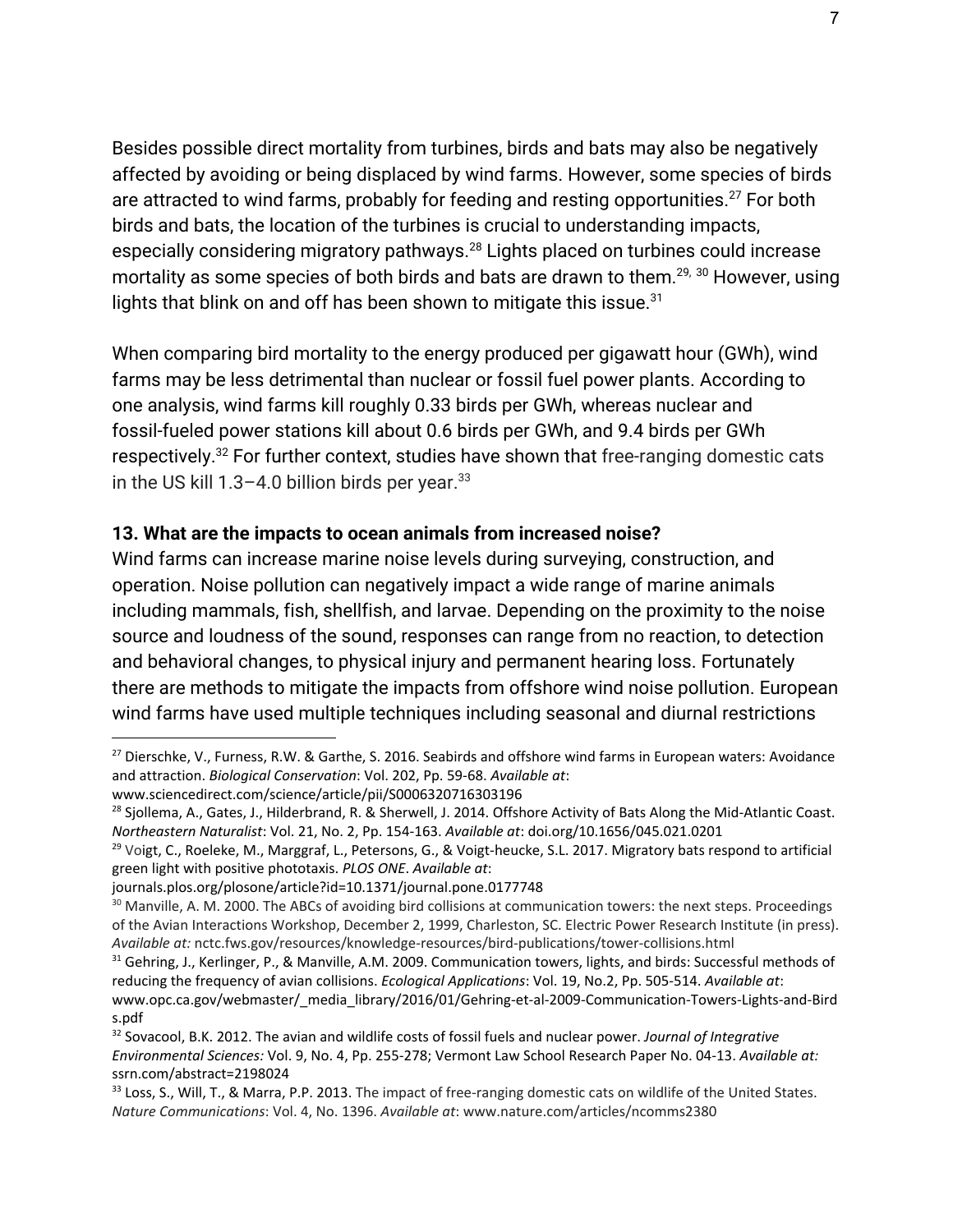on construction and noise limits.<sup>34</sup> During construction of the Block Island Wind Farm, Deepwater Wind put in place many mitigation measures, including shutting down pile driving if marine mammals were spotted in the area.<sup>35</sup>

During surveying, developers use high resolution geophysical instruments to map the seafloor. Though not as loud, constant, or widespread as seismic blasting used during oil and gas exploration, geophysical surveys for offshore wind still emit loud noises and can negatively affect marine mammals, and cause marine animals to temporarily avoid the area. $36$ 

Pile driving during construction also produces loud noises. Sensors at the Block Island Wind Farm measured a peak sound pressure level of 188 underwater decibels at 500 meters during pile driving.<sup>37</sup> To put that in context, some marine mammals (particularly harbor porpoise) begin to show avoidance behavior beginning at 120 underwater decibels,<sup>38</sup> and rely on their hearing for navigation, communication, feeding, and general survival.<sup>39</sup> Note than underwater and air decibels have different reference levels, and ears evolved to hear in water have different sensitivities than ears evolved to hear in air. All things being equal, underwater and air levels are about 62 decibels different for the same intensity of sound.

For land based turbines, operational noise has been measured at 40 air decibels at a distance of 1000 feet. $40$  At the Block Island Wind Farm, operational noise is barely

<sup>34</sup> Reeve, E., Drew-Murphy, J. & Pfeister, D. 2018. Briefing paper: Understanding the effects of offshore wind farms on the natural environment; Part 2. Renewable Consulting Group.

<sup>&</sup>lt;sup>35</sup> Fiorentino, J. 2014. Issuance of incidental harassment authorizations to Deepwater Wind for the take of marine mammals incidental to construction of the Block Island wind farm and Block Island transmission system. NOAA, National Marine Fisheries Service. *Available at*: https://repository.library.noaa.gov/view/noaa/5007 <sup>36</sup> Southall, B.L., Rowles, T., Gulland, F., Baird, R.W., and Jepson, P.D. 2013. Final report of the Independent

Scientific Review Panel investigating potential contributing factors to a 2008 mass stranding of melon-headed whales (*Peponocephala electra*) in Antsohihy, Madagascar. *Available at:*

www.cascadiaresearch.org/oldsite/Hawaii/Madagascar\_ISRP\_Final\_report.pdf

<sup>&</sup>lt;sup>37</sup> Miller, J., Potty, G., Lin, Y., Newhall, A., Raposa, K., Frankel, A., Giard, J., & Mason, T. 2017. Monitoring the environmental effects of construction and initial operation of the first offshore wind farm in the US. *Available at:* tethys.pnnl.gov/tethys-stories/monitoring-environmental-effects-construction-and-initial-operation-first-offshore <sup>38</sup> National Marine Fisheries Service. 2018. 2018 Revisions to: Technical Guidance for Assessing the Effects of

Anthropogenic Sound on Marine Mammal Hearing (Version 2.0): Underwater Thresholds for Onset of Permanent and Temporary Threshold Shifts. U.S. Dept. of Commerce, NOAA. NOAA Technical Memorandum NMFS-OPR-59, Pp. 167. *Available at*:

www.fisheries.noaa.gov/resource/document/technical-guidance-assessing-effects-anthropogenic-sound-marine-m ammal

<sup>&</sup>lt;sup>39</sup> Bailey, H., Brookes, K., & Thompson, P. 2014. Assessing environmental impacts of offshore wind farms: lessons learned and recommendations for the future. *Aquatic Biosystems*: Vol. 10, No. 8. *Available at:* www.ncbi.nlm.nih.gov/pmc/articles/PMC4172316/

<sup>40</sup> Ellenbogen, J.M., Grace, S., Heiger-Bernays, W.J., Manwell, J.F., Mills, D.A., Sullivan, K.A. & Weisskopf, M.G. 2012. Wind turbine health impact study: Report of independent expert panel. MA Department of Environmental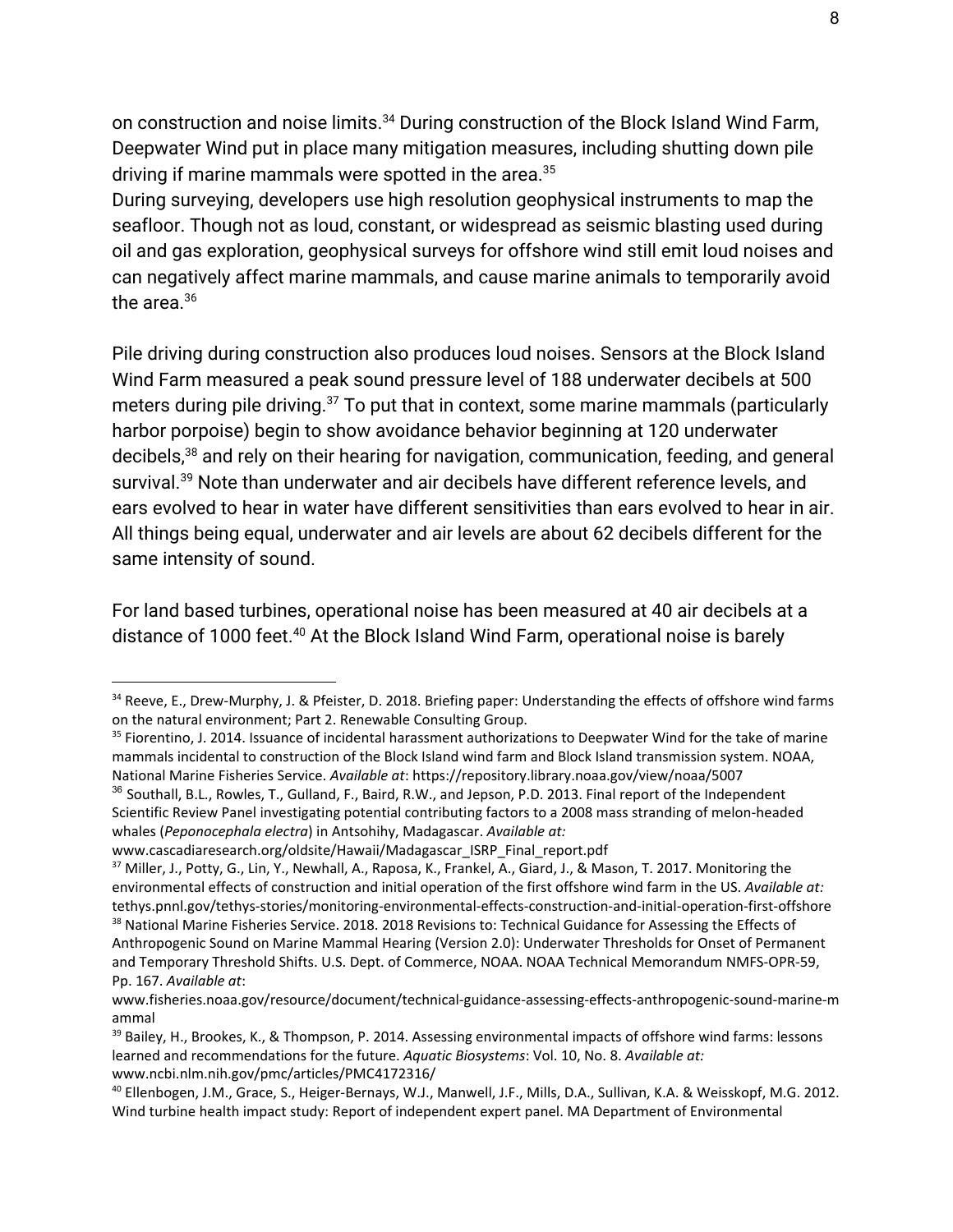detectable at a distance of 165 feet. $^{41,42}$  It is possible that operational noise could cause marine animals to travel outside of their usual migration routes, and potentially away from important nurseries and feeding grounds.<sup>43</sup>

#### **14. What about scouring of the seafloor from the turbines?**

Scouring, or erosion of the seafloor, can occur around the base of offshore wind turbines. This is caused by tidal currents, waves, and associated sediment movement around the base of the structure. If severe, scouring can reduce the structural integrity of the turbine and its ability to withstand strong winds, currents, and waves. To prevent this, wind farms have placed stones or concrete pads around turbine bases, but this only prevents scouring at the source, and many will simply experience scouring at the edge of the "bed protection." Generally, areas with stronger currents, energetic wave action, and looser sediment will experience scouring sooner.<sup>44</sup>

#### **15. Will there be impacts from power cable electromagnetic fields?**

Power cables that connect offshore turbines to land (and to each other) will produce an electromagnetic field (EMF). There is limited research on the issue, but generally speaking EMF's are only detected by certain ocean wildlife, including some fish species, sea turtles, marine mammals like whales and dolphins, and crustaceans like lobster and crabs. These species are all able to perceive the Earth's geomagnetic field, and it is hypothesized that EMF's could cause disorientation. For instance, preliminary studies indicate that EMF's could interfere with sea turtle hatchlings' ability to navigate to important nurseries, but more information is necessary to confirm.<sup>45</sup> So far, research has not shown significant negative impacts to any marine species, but there are a lot of data gaps, and additional studies need to be conducted.<sup>46</sup> Generally, EMFs for direct

Protection & MA Department of Public Health. *Available at:*

https://www.mass.gov/files/documents/2016/08/th/turbine-impact-study.pdf

<sup>&</sup>lt;sup>41</sup> McCann, J. 2017. The Block Island Wind Farm: What have we learned? URI Coastal Resources Center, Rhode Island Sea Grant. URI Graduate School of Oceanography. Presentation at the Southern New England Offshore Wind Science Forum, December 2017.

<sup>&</sup>lt;sup>42</sup> Bailey, H., Brookes, K., & Thompson, P. 2014. Assessing environmental impacts of offshore wind farms: lessons learned and recommendations for the future. *Aquatic Biosystems*: Vol. 10, No. 8. *Available at:* www.ncbi.nlm.nih.gov/pmc/articles/PMC4172316/

 $43$  Ibid.

<sup>44</sup> Whitehouse, R., Harris, J., Sutherland, J., & Rees, J. 2008. An assessment of field data for scour at offshore wind turbine foundations. Fourth International Conference on Scour and Erosion. *Available at*: izw.baw.de/publikationen/tc213/0/b\_13.pdf

*<sup>45</sup>* Normandeau, Exponent, T. Tricas, and A. Gill. 2011. Effects of EMFs from Undersea Power Cables on Elasmobranchs and Other Marine Species. U.S. Dept. of the Interior, Bureau of Ocean Energy Management, Regulation, and Enforcement, Pacific OCS Region, Camarillo, CA. OCS Study BOEMRE 2011-09. *Available at*: https://www.boem.gov/ESPIS/4/5115.pdf

 $46$  Ibid.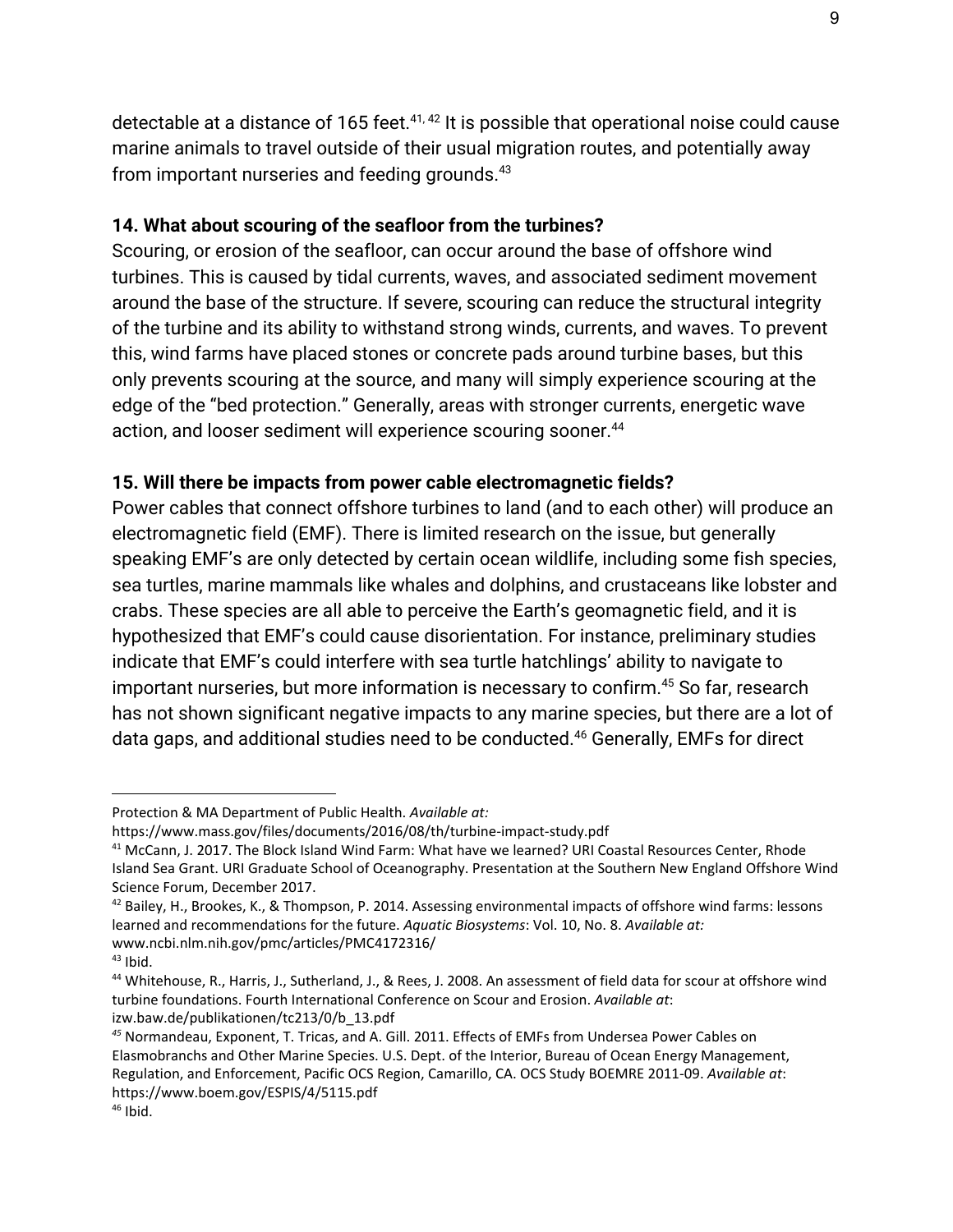current (DC) cables are more powerful compared to alternating current (AC).<sup>47</sup> Additionally, the cumulative impact of multiple power cables is unknown, as many studies assume that mobile species avoid significant impacts by simply moving away from sources of EMF.<sup>48</sup> At least one DC power cable is already operating in the vicinity, the Cross Sound Cable, which runs from New Haven, CT to Shoreham, NY and can carry up to 330 MW. $49$  Some researchers believe that impacts from EMF will be increased for floating turbines, but again, this is not well documented.<sup>50</sup>

## **16. What are the cumulative impacts from constructing hundreds of turbines?**

It is difficult to predict how many offshore wind turbines will eventually be installed, but to date, BOEM has issued commercial leases to 11 offshore wind development companies within 13 leasing areas on the east coast.<sup>51</sup> Leases do not quarantee that those areas will be fully utilized, but currently it looks like at least a few hundred turbines will be installed over the next five to ten years. The cumulative impacts of that amount of turbines on ocean species is basically unknown, and highlights the need for adaptive management and continued research and monitoring.

### **17. How deep will the power cables be under the seafloor and beach?**

Cables will be placed 4-6 feet under the seafloor using a technique called "trenching". When the cable is directionally drilled under the beach, it will be a minimum of 10 feet deep.<sup>52</sup> Temporary habitat loss is experienced for fish, benthic species, sea turtles, and marine mammals during installation of the power cable. Overtime however, there can be habitat gains at the base of the turbine, as is seen at the Block Island Wind Farm and examples in Europe.<sup>53, 54</sup>

## **18. Aren't wind turbines made from rare-earth metals and GHG intensive materials?**

<sup>52</sup> Deepwater Wind. Nd. Glad you asked. *Available at*:

 $47$  Ibid.

 $48$  Ibid.

<sup>49</sup> Cross-Sound Cable Company LLC. 2006. *Available at*: www.crosssoundcable.com

 $50$  Reeve, E., Drew-Murphy, J. & Pfeister, D. 2018. Briefing paper: Understanding the effects of offshore wind farms on the natural environment. Renewable Consulting Group.

<sup>&</sup>lt;sup>51</sup> Lease and Grant Information. BOEM. Available at: www.boem.gov/Lease-and-Grant-Information/

dwwind.com/wp-content/uploads/2018/01/2018-January-SFWF-FAQs.pdf

<sup>&</sup>lt;sup>53</sup> American Wind Energy Association. 2017. Photo evidence: Fish feeding frenzy at Block Island Wind Farm. *Available at:* www.aweablog.org/photo-evidence-fish-feeding-frenzy-block-island-wind-farm/

<sup>54</sup> Slavik, K., Lemmen, C., Zhang, W., Kerimoglu, O., Klingbeil, K. & Wirtz, K.W. 2018. The large scale impact of offshore wind farm structures on pelagic primary production in the southern North Sea. Submitted to *Hydrobiologia*, May 2018. *Available at*: arxiv.org/abs/1709.02386.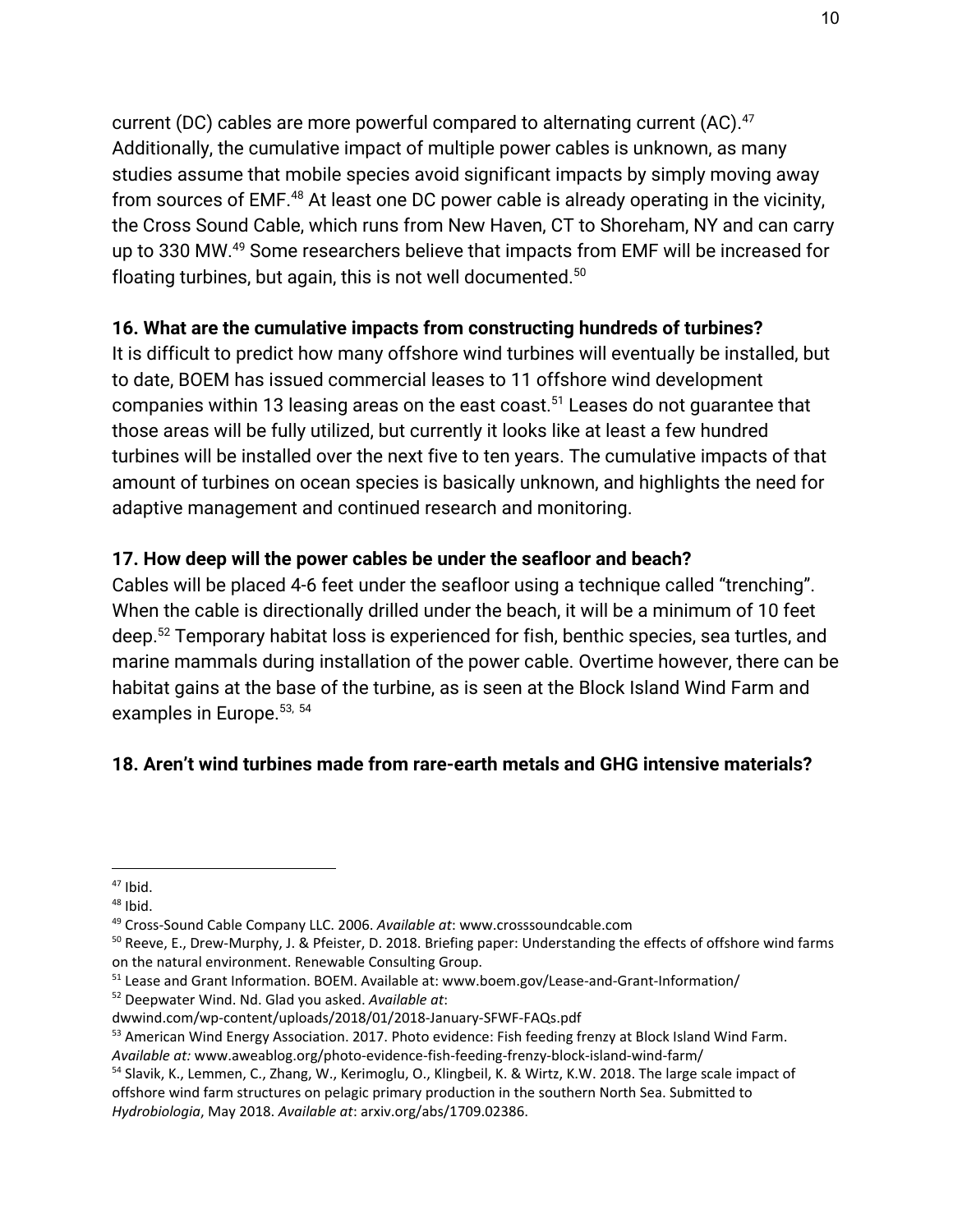The construction of turbines requires the use of a lot of raw materials and, depending on the turbine selected, some amount of rare-earth metals.<sup>55</sup> The initial extraction of raw materials and minerals, especially neodymium oxide, can cause severe environmental and human health impacts. For instance, neodymium oxide is mainly sourced from China (as are 95% of all rare-metals)<sup>56</sup>, where there is a lack of environmental laws surrounding mining practices. There have been multiple reports of disastrous impacts to human and environmental health due to exposure to carcinogenic, toxic, and radioactive waste produced during mining.<sup>57</sup> Other raw materials necessary for wind turbines include iron, steel rebar, concrete, copper, and dysprosium. This is an important issue, and more research needs to be conducted on the impacts of mineral extraction for turbines, and assurance that wind energy companies manage their supply chain to ensure that mines use safety protocols to prevent the release of harmful pollutants. To note, other energy sources also require significant use of raw materials for construction--such as nuclear power plants and oil refineries. Life cycle analysis studies found that per kWh of electricity generated, wind energy uses less water, and emits significantly less carbon dioxide, nitrogen oxide, and sulfur dioxide than fossil fuel plants. Though the construction of wind turbines is currently resource intensive, the operational phase of wind turbines results in minimal to no waste or greenhouse gas emissions. When compared to the construction needs and continual generation of high level radioactive waste from nuclear energy, or greenhouse gas emissions from fossil fuel energy, the wind industry has a much smaller environmental footprint.<sup>58</sup>

## ECONOMIC QUESTIONS

### **19. Will new offshore wind power projects create jobs?**

According to a report funded by Oceana, adding 143 GW of offshore wind generation could create 218,000 jobs, which is double the amount expected to be provided from offshore oil drilling development over the same timeframe.<sup>59</sup> The US Department of

<sup>&</sup>lt;sup>55</sup> Wilburn, D. 2011. Wind energy in the United States and materials required for the land-based wind turbine industry from 2010 through 2030. US Geological Survey. Scientific Investigations Report 2011-5036. *Available at*: pubs.usgs.gov/sir/2011/5036/sir2011-5036.pdf

<sup>56</sup> Bourzac, K. 2011. The rare-earth crisis. *MIT Technology Review*. *Available at*: www.technologyreview.com/s/423730/the-rare-earth-crisis/

<sup>&</sup>lt;sup>57</sup> Rim, K.T., Koo, K.H. & Park, J.S. 2013. Toxicological evaluations of rare earths and their health impacts to workers: A literature review. *Safety and Health at Work*: Vol. 4, No. 1, Pp, 12-26. *Available at*: www.sciencedirect.com/science/article/pii/S2093791113410028

<sup>&</sup>lt;sup>58</sup> Wilburn, D. 2011. Wind energy in the United States and materials required for the land-based wind turbine industry from 2010 through 2030. US Geological Survey. Scientific Investigations Report 2011-5036. *Available at*: pubs.usgs.gov/sir/2011/5036/sir2011-5036.pdf

<sup>&</sup>lt;sup>59</sup> Oceana. 2016. Offshore energy by the numbers, an economic analysis of offshore drilling and wind energy in the Atlantic. *Available at*: usa.oceana.org/sites/default/files/offshore\_energy\_by\_the\_numbers\_report\_final.pdf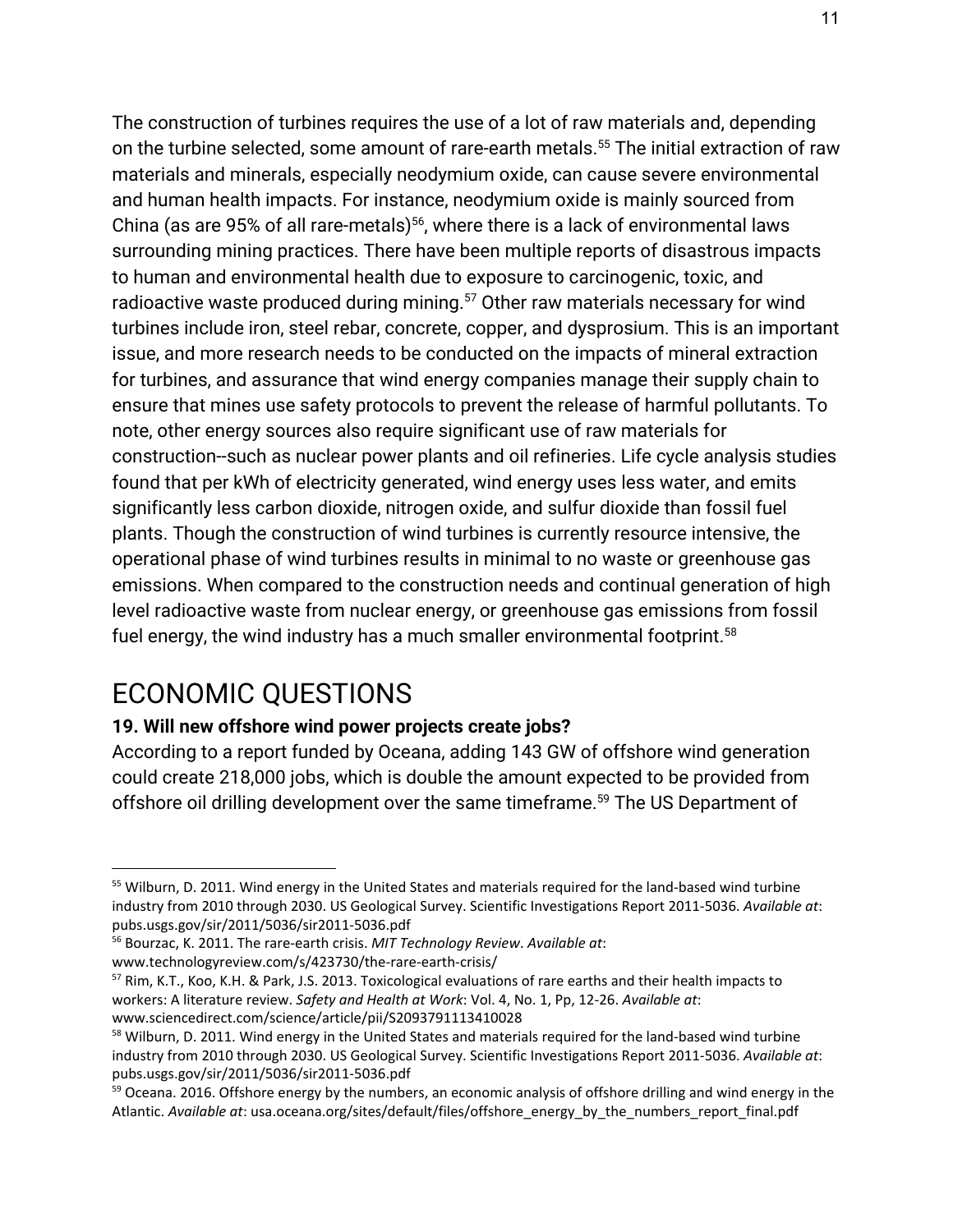Energy and Department of Interior estimate that the development of 86 GW of offshore wind power by 2050, would provide an increase of 160,000 jobs.<sup>60</sup>

## **20. Will my electricity rate go up because of offshore wind projects?**

The Long Island Power Authority ("LIPA") estimates that the South Fork Wind Farm will cost the average Long Island ratepayer an additional \$1.19 per month when it starts operating in 2022.<sup>61</sup> Generally, when energy companies build new infrastructure, customers foot the bill; however, many factors affect energy rates, including other energy projects, regulations and policies, subsidies, weather, global energy markets, transmission systems, and power purchase agreements.<sup>62</sup> A 2016 report by the Department of Energy (DOE) found that the cost of offshore wind energy is steadily dropping and is already cost competitive with other energy sources.<sup>63 64</sup>

## **21. Who is paying for this project?**

The privately-owned company, Deepwater Wind, will pay the upfront project costs but, as stated above, much of those costs will be transferred to consumers via rate changes (at current rates, that's an estimated \$1.19 increase monthly by 2022).<sup>65</sup>

## **22. How much is LIPA paying Deepwater Wind for the energy from the South Fork project and for how long?**

On January 25, 2017, the Long Island Power Authority (LIPA) voted to approve a 20 year power purchase agreement (PPA) with Deepwater Wind for energy from the South Fork Wind Farm.<sup>66</sup> Unfortunately, the price Deepwater will receive per kilowatt delivered to shore from the South Fork project is confidential and not available to the public.

 $60$  Departments of the Interior and Energy. 2016. National Offshore Wind Strategy. Available at: www.boem.gov/National-Offshore-Wind-Strategy

<sup>61</sup> Deepwater Wind. Nd. Glad You Asked. *Available at*:

dwwind.com/wp-content/uploads/2018/01/2018-January-SFWF-FAQs.pdf

 $62$  US Energy Information Administration. 2018. Electricity explained: Factors affecting electricity prices. US Department of Energy. *Available at:*

www.eia.gov/energyexplained/index.cfm?page=electricity\_factors\_affecting\_prices

<sup>&</sup>lt;sup>63</sup> Musial, W., Beiter, P., Schwabe, P., Tian, T., Stehly, T., & Spitsen, P. 2017. 2016 Offshore wind technologies market report. US Department of Energy, Office of Energy Efficiency & Renewable Energy. *Available at:* energy.gov/eere/wind/downloads/2016-offshore-wind-technologies-market-report

<sup>64</sup> Fares, R. 2017. Wind energy is one of the cheapest sources of electricity, and it's getting cheaper. *Scientific American Unplugged*. *Available at:*

blogs.scientificamerican.com/plugged-in/wind-energy-is-one-of-the-cheapest-sources-of-electricity-and-its-getting -cheaper/

<sup>65</sup> Deepwater Wind. Nd. Glad you asked. *Available at:*

dwwind.com/wp-content/uploads/2018/01/2018-January-SFWF-FAQs.pdf

<sup>66</sup> Long Island Power Authority. January 25, 2017. Minutes of the 266th Meeting. *Available at:*

www.lipower.org/wp-content/uploads/2017/03/APPROVED20Board20Minutes20of20January202520201720Meeti ng1.pdf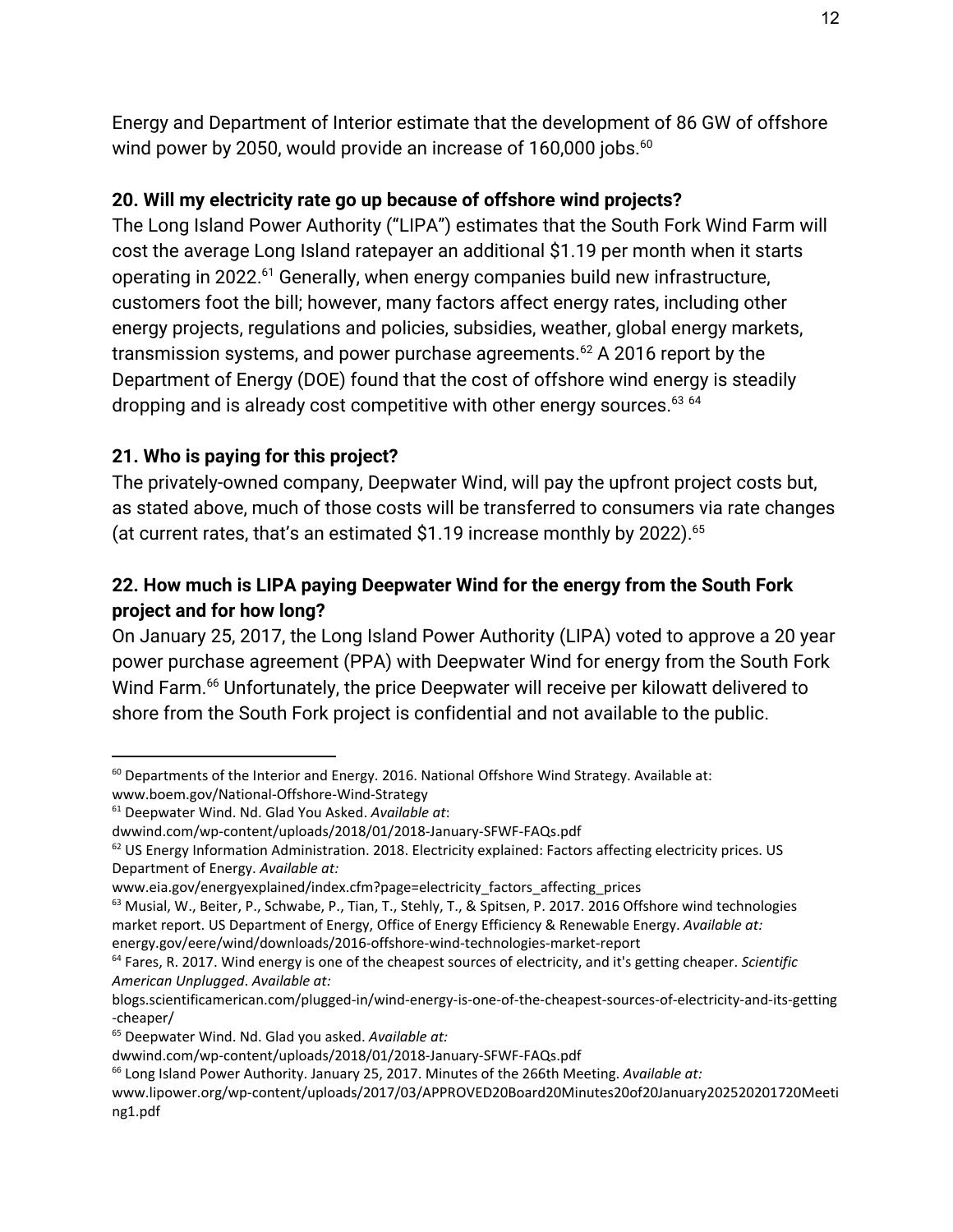# ENGINEERING QUESTIONS

#### **23. How big are the offshore turbines?**

We don't yet know the size or type of wind turbines that Deepwater Wind plans to use for this project, but other wind projects in the region are proposing to use eight or ten MW (megawatt) turbines. $67$  The Block Island Wind Farm consists of five, 689 foot tall wind turbines. For comparison, that's twice the size of the statue of liberty, with each producing six MW of electricity.<sup>68</sup> Turbines that generate more electricity are expected to be taller, with eight MW turbines approaching 700 feet tall and ten MW turbines approaching 800 feet tall.<sup>69, 70</sup>

#### **24. Won't rough conditions and hurricanes destroy the turbines?**

At this point, we don't know the exact turbine Deepwater Wind will use for this project, so we don't know what wind speeds the turbines will be able to withstand. A 2017 study showed that current turbine designs cannot survive wind speeds and wind shear from a Category 5 hurricane.<sup>71</sup> Yet onshore turbines used in Texas withstood wind speeds over 130 mph from Hurricane Harvey, a Category 4 hurricane.<sup>72</sup> With recent Atlantic hurricanes reaching sustained winds of 185 mph or more, $73$  Surfrider would like to see that these turbines will be able to handle similarly severe storm conditions. We should note that turbines are designed to stop operating at a "cut-out" wind speed to prevent unnecessary strain on the rotor blades, but again this varies by turbine type.<sup>74</sup> For example, turbines at the Block Island Wind Farm in Rhode Island shut off when winds exceed 55 mph, and then power back up once winds diminish. Thorough and ongoing maintenance, monitoring, and inspections will be critical to ensure that turbines maintain structural integrity and the ability to handle extreme weather.

<sup>67</sup> Vineyard Wind. 2018. Project overview. *Available at:* www.vineyardwind.com/the-project/

<sup>&</sup>lt;sup>68</sup> Garfield, L. 2017. America's first offshore wind farm launched with GE turbines twice as tall as the Statue of Liberty. *Business Insider*. *Available at*: www.businessinsider.com/ge-wind-farm-block-island-2017-5

<sup>69</sup> American Superconductor Corp. 2012. SeaTitan. *Available at:*

www.amsc.com/documents/seatitan-10-mw-wind-turbine-data-sheet/

<sup>70</sup> Siemens. Offshore Wind Turbine SG 8.0-167 DD. *Available at*:

www.siemensgamesa.com/en-int/products-and-services/offshore/wind-turbine-sg-8-0-167-dd  $71$  Worsnop, P.W., Lundquist, J.K., Bryan, G.H., Damiani, R. & Musial, W. 2017. Gusts and shear within hurricane eyewalls can exceed offshore wind turbine design standards. *Geophysical Research Letters*: Vol. 44, No. 12, Pp. 6413-6420. *Available at*: agupubs.onlinelibrary.wiley.com/doi/full/10.1002/2017GL073537

<sup>72</sup> Cleanenergy.org via Reve. 2017. Texas wind turbines survive hurricane harvey. *Available at*: www.evwind.es/2017/08/30/texas-wind-turbines-survive-hurricane-harvey/60862

<sup>73</sup> National Weather Service. Nd. Detailed Meteorological Summary on Hurricane Irma. *Available at: https://www.weather.gov/tae/Irma\_technical\_summary*

<sup>&</sup>lt;sup>74</sup> US Department of Energy. 2017. How do wind turbines survive severe storms? Office of Energy Efficiency and Renewable Energy. *Available at:* energy.gov/eere/articles/how-do-wind-turbines-survive-severe-storms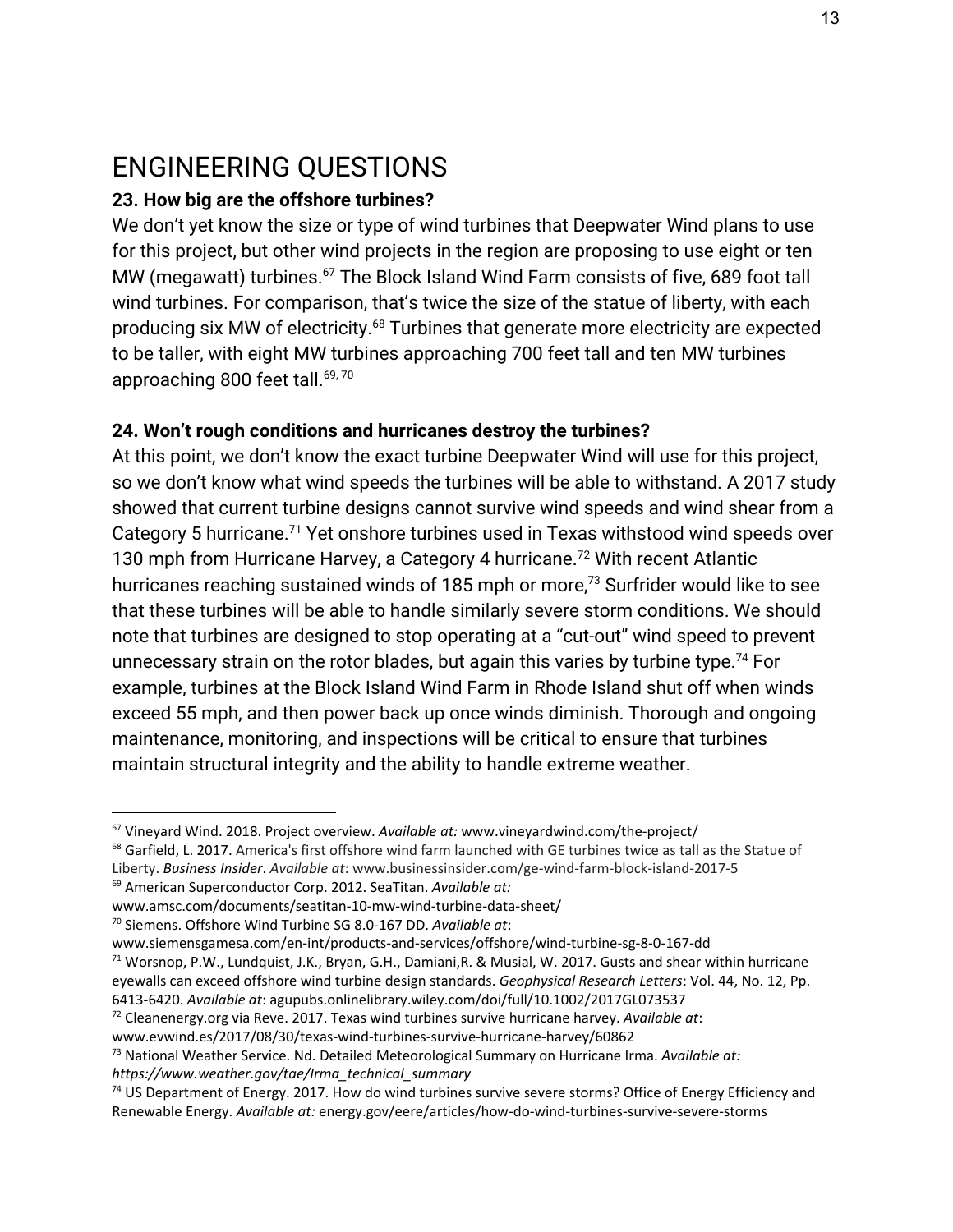#### **25. How often do the turbines require maintenance?**

The turbines used in the Block Island Wind Farm require routine maintenance every two weeks.<sup>75</sup> As the turbines that will be used for the South Fork project are still unknown, their maintenance schedule is also unknown.

#### **26. What is the lifespan of each turbine and what happens when they are obsolete?**

Generally, turbines are rated by the manufacturers to operate for 25 years.<sup>76</sup> The federal government requires that developers submit a decommissioning plan and post a bond to cover the cost of those decommissioning activities, including removing turbines from the water.<sup>77, 78</sup> At the end of a turbine's useful life, developers have the option to refurbish or repower it (with additional approvals and permits), yet previous plans to refurbish farms in European waters have failed due to technical difficulties and cost concerns.<sup>79</sup> During decommissioning, some structures must be removed-- including the turbines, all associated oils and lubricants, and the foundation attachment ("transition piece"). Other structures, like the foundation pads and subsea cables, may only need to be partially removed, pending the environmental or safety hazard associated with leaving or removing them.<sup>80</sup>

#### **27. What happens when it's not windy? How is energy from the turbines stored?**

When it's not windy turbines create less energy, and power companies will need to move more energy into the region from other sources using the transmission grid. The energy from wind turbines is not stored in batteries, which would be expensive and rather impractical with current technologies. As with other sources, energy will be held in the transmission system and managed on a regional scale. $81$ 

<sup>75</sup> Communication with Jennifer Garvey, Development Manager for Long Island. Deepwater Wind. April 2018. <sup>76</sup> Renewables First. 2015. How long does a wind turbine last? *Available at:*

www.renewablesfirst.co.uk/windpower/windpower-learning-centre/how-long-do-wind-turbines-installations-last/  $77$  BOEM. 2013. Commercial Lease of Submerged Land For Renewable Energy Development On the Outer Continental Shelf. OCS-A 0486. *Available at*:

www.boem.gov/Renewable-Energy-Program/State-Activities/RI/Executed-Lease-OCS-A-0486.aspx  $78$  BOEM. 2016. Guidelines for Information Requirements for a Renewable Energy Construction and Operations Plan (COP). *Available at:* www.boem.gov/COP-Guidelines/

<sup>&</sup>lt;sup>79</sup> Vattenfall. 2016. The First Decommission in the World of an Offshore Wind Farm Is Now Complete. Vattenfall Press Release. *Available at:*

corporate.vattenfall.com/press-and-media/press-releases/2016/the-first-decommission-in-the-world-of-an-offsho re-wind-farm-is-now-complete/

<sup>80</sup>Topham, E. & McMillan, D. 2017. Sustainable decommissioning of an offshore wind farm. Renewable Energy: Vol. 102, Part B, Pp. 470-480. *Available at*: www.sciencedirect.com/science/article/pii/S0960148116309430#bib9

<sup>81</sup> American Wind Energy Association. Nd. Wind Energy and Storage. *Available at*:

www.awea.org/wind-energy-storage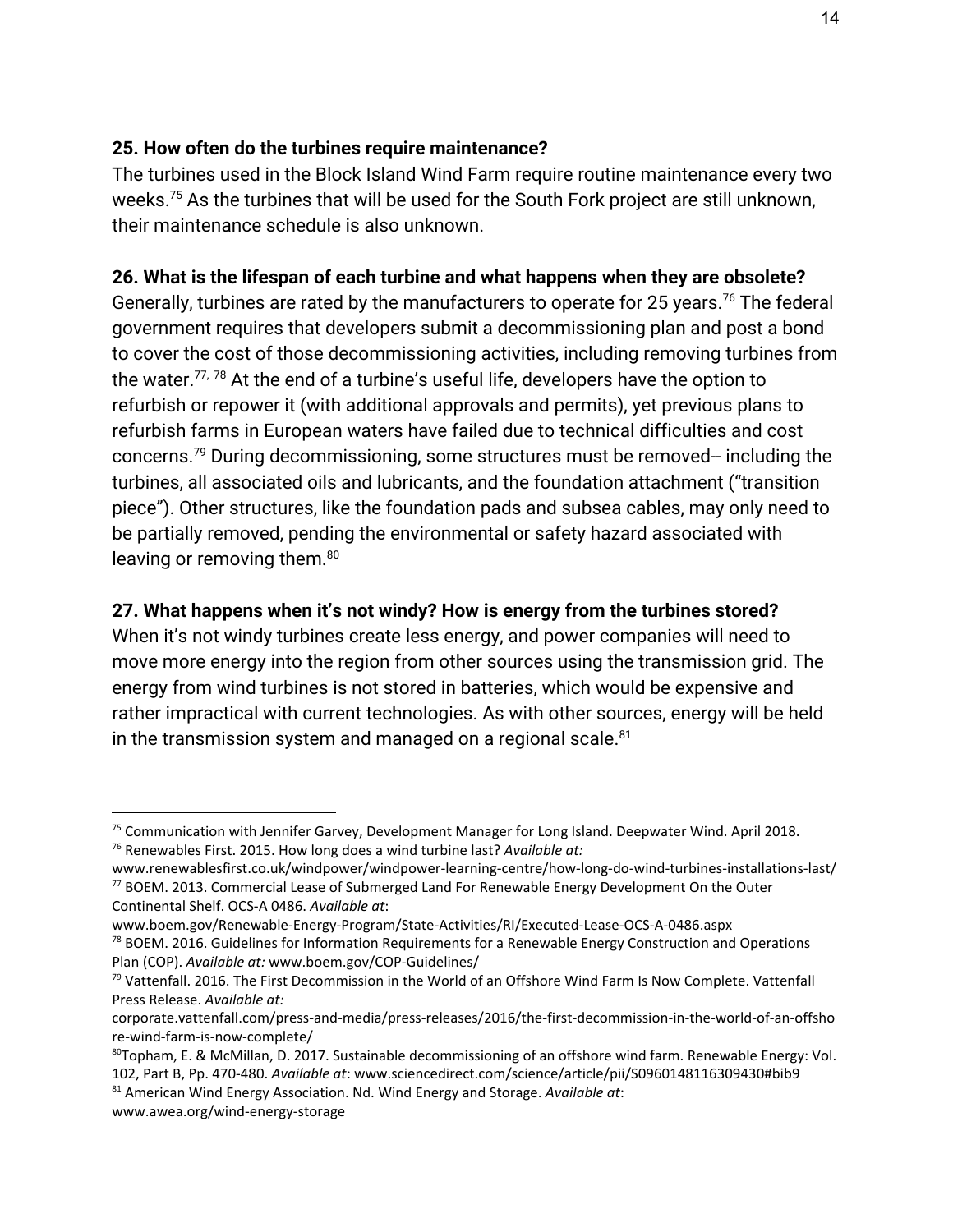## **28. Do turbines have back up generators to provide energy for basic functions when the wind dies?**

No. $82$  If the turbine cannot create its own power from the wind, energy can be routed from land to the turbine through the power cable. However, if the entire grid fails for some reason, substations will most likely be equipped with diesel generators to provide power to the turbines. Turbines require power to keep out moisture, run lights, and direct the blades into the wind in the event of strong winds.<sup>83</sup>

## **29. Are there other structures besides the turbines that need to be placed on the seafloor or on platforms, like substations or anything?**

Yes. In addition to wind turbines, all offshore wind farms also require transmission lines to transport energy from turbines to the shore. These are referred to as "power cables," and Deepwater Wind plans to bury these cables in the seafloor with a technique called trenching. Offshore substations are sometimes used to prevent the loss of energy during this transmission, but the need for offshore substations is dependent on the distance from the coast, quantity of turbines, distance between turbines and amount of electricity generated; with greater distances and quantities increasing the need.<sup>84</sup> Substations would be located on similar foundations as a turbine would, about 60 feet out of the water, with a platform about the size of a small house. Deepwater's Block Island Wind Farm did not require an offshore substation, but it did require the construction of one onshore to help with electricity distribution.<sup>85</sup> Deepwater Wind hasn't yet mentioned if South Fork Wind will include the construction of an offshore substation, but it's large distance from the shoreline (30 miles) may increase the need.

### **30. Do turbines have any fuel or other toxic materials in them?**

Wind turbines do not have any fuel in them; however, bearings within a wind turbine gearbox need lubrication about every 8 to 12 months, either with synthetic or petroleum based oil. Industry recommends the use of synthetic oil<sup>86</sup> (traditionally not derived from

<sup>82</sup> US Department of Energy. Nd. The inside of a wind turbine*. Available at*:

www.energy.gov/eere/wind/inside-wind-turbine-0

<sup>83</sup> Göksu, O. et al. 2017. Black start and island operation capabilities of wind power plants. *Proceedings of the 16th Wind Integration Workshop*. *Available at*:

www.promotion-offshore.net/fileadmin/PDFs/Conference\_Paper\_Black\_Start\_and\_Island\_Operation\_Capabilities \_of\_Wind\_Power\_Plants\_with\_note.pdf

<sup>84</sup> Barberis, N, Todorovic, J. & Ackermann, T. 2006. Loss evaluation of HVAC and HVDC transmission solutions for large offshore wind farms. *Electric Power Systems Research*: Vol. 76, No. 11, Pp. 916-927. *Available at:* www.sciencedirect.com/science/article/pii/S0378779605002609

<sup>85</sup> Trodson, L. 2018. Wind farm blamed for higher mainland power rates. *Block Island Times*.

<sup>86</sup> Barr, D. 2001. Modern wind turbines: a lubrication challenge. *Machinery Lubrication. Available at*: www.machinerylubrication.com/Read/395/wind-turbine-lubrication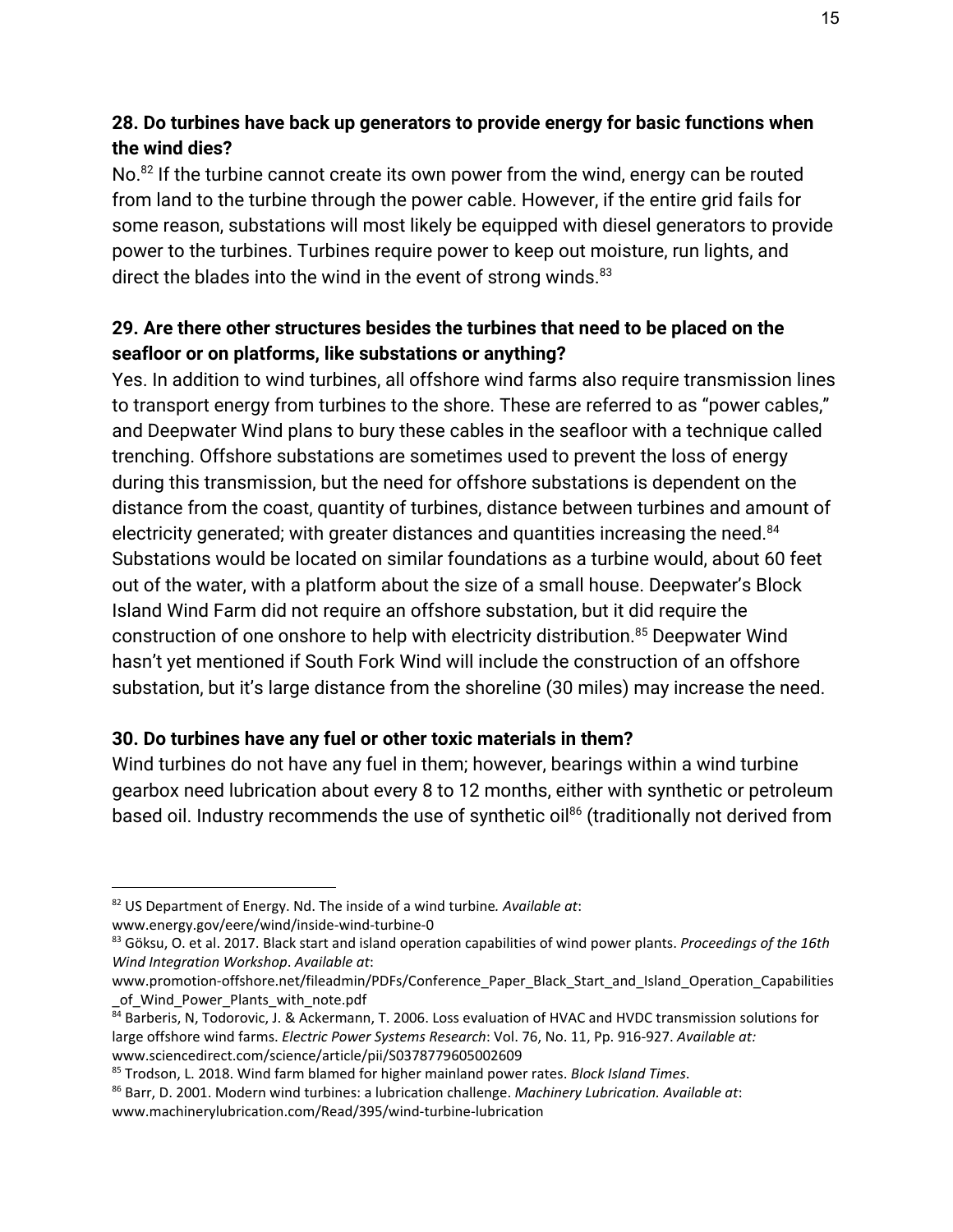petroleum) $87$  or biodegradable lubricants, like vegetable oils, for offshore applications.  $88$ Turbines can also require grease and hydraulic fluid for certain gears, bearings, and hydraulic systems.<sup>89</sup> In total, each turbine could include up to 215 gallons of lubricating oils.<sup>90</sup> If the turbines are "direct drive", they will not require lubrication.<sup>91</sup> A review of chemical contaminants from offshore wind farms in European waters listed accidental spills of lubricating oils or hydraulic fluid and leached metals from "sacrificial anodes" (charged metals brushed onto boat or turbine surfaces to protect against corrosion) as potential sources. These metals include aluminum, copper, and zinc, which can be toxic to marine life pending concentration and oxidation state.<sup>92</sup> It is unclear if lubricant oils are released into the environment during normal operation, and this should be part of the monitoring and evaluation plan for any offshore installation. Additionally, some wind farms have electrical service platforms (ESPs, also referred to as substations) that can contain fuel and oil,<sup>93</sup> but it is unclear if a substation will be developed for this wind farm. ESPs are generally equipped with collection systems to prevent oil from being released into the environment in the event of a leak from oil-storing equipment.<sup>94</sup>

#### **31. Can offshore wind turbines be converted to oil and gas drilling platforms?**

A wind turbine has never been converted to an oil and gas drilling platform. Such an activity would require significant construction and design changes.<sup>95</sup> Additionally, the permits required from state and federal agencies are specific to wind production only.<sup>96,</sup>

https://knowledge.ulprospector.com/7157/lmf-positive-spin-wind-turbine-lubricants/

<sup>87</sup> Wright, J. 2011. The basics of synthetic oil technology. *Machinery Lubrication*. *Available at*:

www.machinerylubrication.com/Read/28671/basics-of-syntic-oil-technology

<sup>88</sup> Sotaventogalicia. Nd. Non toxic, biodegradable and renewable lubricants for wind turbines. *Available at*: www.sotaventogalicia.com/en/projects/non-toxic-biodegradable-and-renewable-lubricants-for-wind-turbines <sup>89</sup> Dutta, S. 2017. A positive spin for wind turbine lubricants. *Available at*:

<sup>90</sup> BOEM. 2013. Environmental Risks, Fate, and Effects of Chemicals Associated with Wind Turbines on the Atlantic Outer Continental Shelf. *Available at*: www.boem.gov/ESPIS/5/5330.pdf

<sup>91</sup> American Superconductor Corp. 2012. SeaTitan. *Available at:*

www.amsc.com/documents/seatitan-10-mw-wind-turbine-data-sheet/

 $92$  Tornero, V. & Hanke, G. 2016. Chemical contaminants entering the marine environment from sea-based sources: A review with a focus on European seas. *Marine Pollution Bulletin*: Vol. 112, No. 1–2, Pp. 17-38. *Available at*: www.sciencedirect.com/science/article/pii/S0025326X16304957

<sup>93</sup> Moffat & Nichol. 2015. Offshore substation design development of standards. Report developed for Bureau of Safety and Environmental Enforcement & BOEM. *Available at:* www.boem.gov/723AA/

<sup>94</sup> BOEM. 2013. Environmental Risks, Fate, and Effects of Chemicals Associated with Wind Turbines on the Atlantic Outer Continental Shelf. *Available at*: www.boem.gov/ESPIS/5/5330.pdf

<sup>&</sup>lt;sup>95</sup> Fugro Marine GeoServices. 2017. Geophysical and Geotechnical Investigation Methodology Assessment for Siting Renewable Energy Facilities on the Atlantic OCS. US Department of the Interior Bureau of Ocean Energy

Management Office of Renewable Energy Programs, OCS Study BOEM 2017-049. Pp. 1.4-1.6. *Available at:* www.boem.gov/G-and-G-Methodology-Renewable-Energy-Facilities-on-the-Atlantic-OCS/

<sup>96</sup> Renewable Energy Program Regulations (30 CFR 585). Bureau of Ocean Energy Management. *Available at:* www.boem.gov/uploadedFiles/30\_CFR\_585.pdf